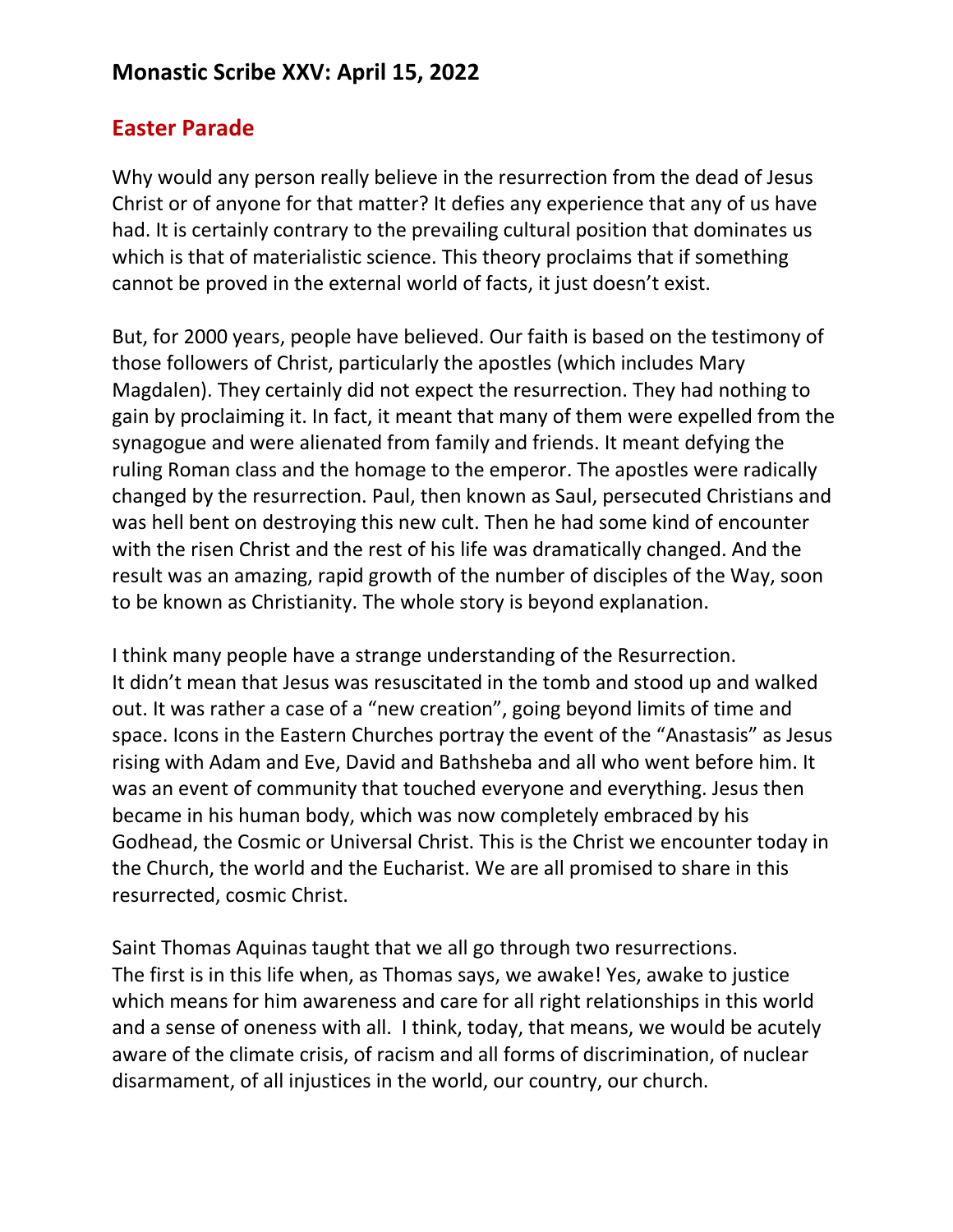# **Monastic Scribe XXV: April 15, 2022**

In awakening, Aquinas says, we arise from the capital sin of "Acedia" which, as Matthew Fox writes, includes "depression, despair, passivity, denial, boredom, a shrinking of the mind, in short, "couchpotato-itis." In the same way, Pope Francis has repeatedly characterized indifference as prevalent in our world. Madeleine Albright is quoted as saying, "We live in an age of self-absorbed moral numbness". Aquinas says we are called to rise spiritually from the soul's death to a life of justice. As we awaken, a new creation emerges. We find a mystical union with God and creation that is a form of ecstasy.

This is our preparation for the second resurrection after our earthly life is ended. For seven weeks of Eastertide we reflect on what this resurrection means as we hear the gospels of Jesus' talk with Nicodemus (Baptism); the feeding of the 5000 (Eucharist); images of the resurrected Christ as the good shepherd, the vine and branches, the commandment to love. These are important weeks to come to understand who we really are as disciples of Jesus, preparing for our own resurrection. Easter time ends with Pentecost and the gift of the Holy Spirit in our lives. These weeks are much more important and more significant than Lent. They call for prayer and reflection. "Rise, you who sleep, and rise from the dead; and Christ shall enlighten you."

Here is a poem.

#### **"Colossians Remixed: Subverting the Empire"**

(based on Colossians 1:19-22) by Sylvia Kessmaat and Brian Walsh.

In the face of a culture of death / a world of killing fields / a world of the walking dead / Christ is the head of the resurrection parade transforming our tears of betrayal into tears of joy / giving us dancing shoes for the resurrection party.

And this glittering joker / who has danced in the dragon's jaws of death / Now dances with a dance that is full of nothing less than the fullness of God.

This is the dance of the new creation / this is the dance of life out of death And in this dance all that was broken / all that was estranged / all that was alienated / all that was dislocated and disconnected is reconciled / Comes home / is healed and made whole.